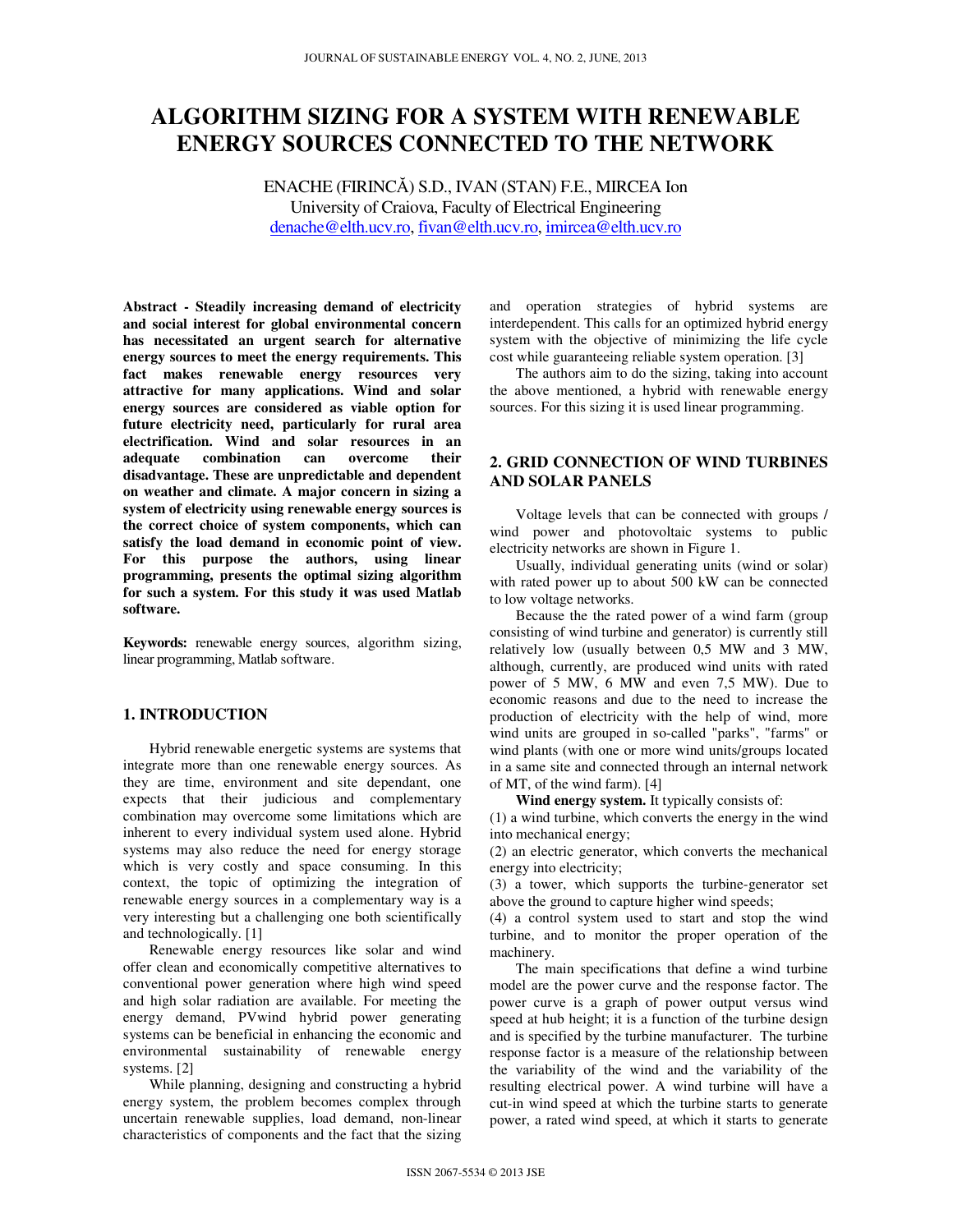rated power, and a high-wind cut-out wind speed at which it is shut down for safety. [5]





Due to the alternation of day and night and change of the weather, there exist instability shortcomings in electric energy production when using PV or wind power alone. It not only affects normal energy consumption but also results in batteries being discarded too early. At present, the cost of batteries during the lifetime of wind generator and PV module has occupied fairly large part of the total cost of PV or wind generating systems. How to prolong the operating lifetime of batteries has become a big problem. By using PV/wind hybrid power generation, effective charge time of the batteries can be increased remarkably, so that the operating lifetime of the batteries is prolonged and the electricity production cost decreased. PV/wind hybrid power generation acting as an energy production mode has attracted more and more attention, and has been used more and more widely. [6]

## **3. MODELS FOR ENERGY SYSTEMS**

## **3.1 Model for solar panels**

In the proposed method, system operation is simulated for one year, with a time step of 1 h. The maximum power of the PV panel for one day i (1≤*i* ≤ 365) and for an hour t (1≤*t* ≤ 24),  $P_M^i(t, \beta)$  (W), is calculated using the specifications of the PV module under conditions of standard testing (STC, cell temperature = 25 °C and solar radiation = 1 kW/m<sup>2</sup>), provided by the manufacturer, and the conditions of irradiation and ambient temperature according to the following equation:

$$
P_M^i(t, \beta) = N_s \cdot N_p \cdot V_{oc}^i(t, \beta) \cdot I_{sc}^i(t, \beta) \cdot FF(t) \quad (1)
$$

$$
I_{SC}^{i}(t, \beta) = \Big\{ I_{SC,STC} + K_I \Big[ T_C^{i}(t) - 25^o \Big] \cdot \frac{G^{i}(t, \beta)}{1000}
$$
 (2)

$$
V_{oc}^{i}(t) = V_{OC,STC} - K_{\nu} \cdot T_{C}^{i}(t)
$$
 (3)

$$
T_C^i(t) = T_A^i(t) + \frac{NCOT - 20^{\circ}C}{800} \cdot G^i(t, \beta)
$$
 (4)

where:  $I_{SC}^{i}(t, \beta)$  is the short circuit current of the module PV [A],  $I_{SC,STC}$  is the short circuit current under STC [A],  $G^{i}(t, \beta)$  is global irradiation [W/m<sup>2</sup>], incident on the PV module placed at tilt angle  $\beta$  [<sup>o</sup>],  $K_I$  is the short-circuit current temperature coefficient  $[A^oC]$ ,  $V_{OC}^i(t, \beta)$  is the open-circuit voltage [V],  $V_{OC,STC}$  is the open-circuit voltage under STC [V],  $K_v$  is the opencircuit voltage temperature coefficient [A/°C],  $T_A^i(t)$  is the ambient temperature  $[°C]$ , NCOT is the Nominal Cell Operating Temperature  $[°C]$ , provided by the manufacturer and  $FF(t)$  is the filling factor. [6]

The value  $G^{i}(t, \beta)$  is calculated using daily solar radiation on the horizontal plan. The tilt angle of PV module can be selected by the system designer to be constant during the year,  $\beta$ , or a variable angle  $\beta_1$ coresponding to the months of January to April (number of days 1-104) and from september till december (days 290-365) and  $\beta_2$  corresponding to the rest of the year.

The solar characteristics of the analized region are summarized in Table 1:

**Table 1. Solarization values of the region[9]** 

| <b>Table 1. Solarization values of the region</b> |                          |                                          |        |                          |                                                 |
|---------------------------------------------------|--------------------------|------------------------------------------|--------|--------------------------|-------------------------------------------------|
| <b>Months</b>                                     | <b>Clearnes</b><br>Index | Dailiv<br><b>Radiation</b><br>$Wh/m^2/d$ | Months | <b>Clearnes</b><br>Index | <b>Dailiv</b><br><b>Radiation</b><br>$Wh/m^2/d$ |
| Jan                                               | 0.408                    | 1.510                                    | Jul    | 0.550                    | 6.190                                           |
| Feb                                               | 0.456                    | 2.340                                    | Aug    | 0.551                    | 5.480                                           |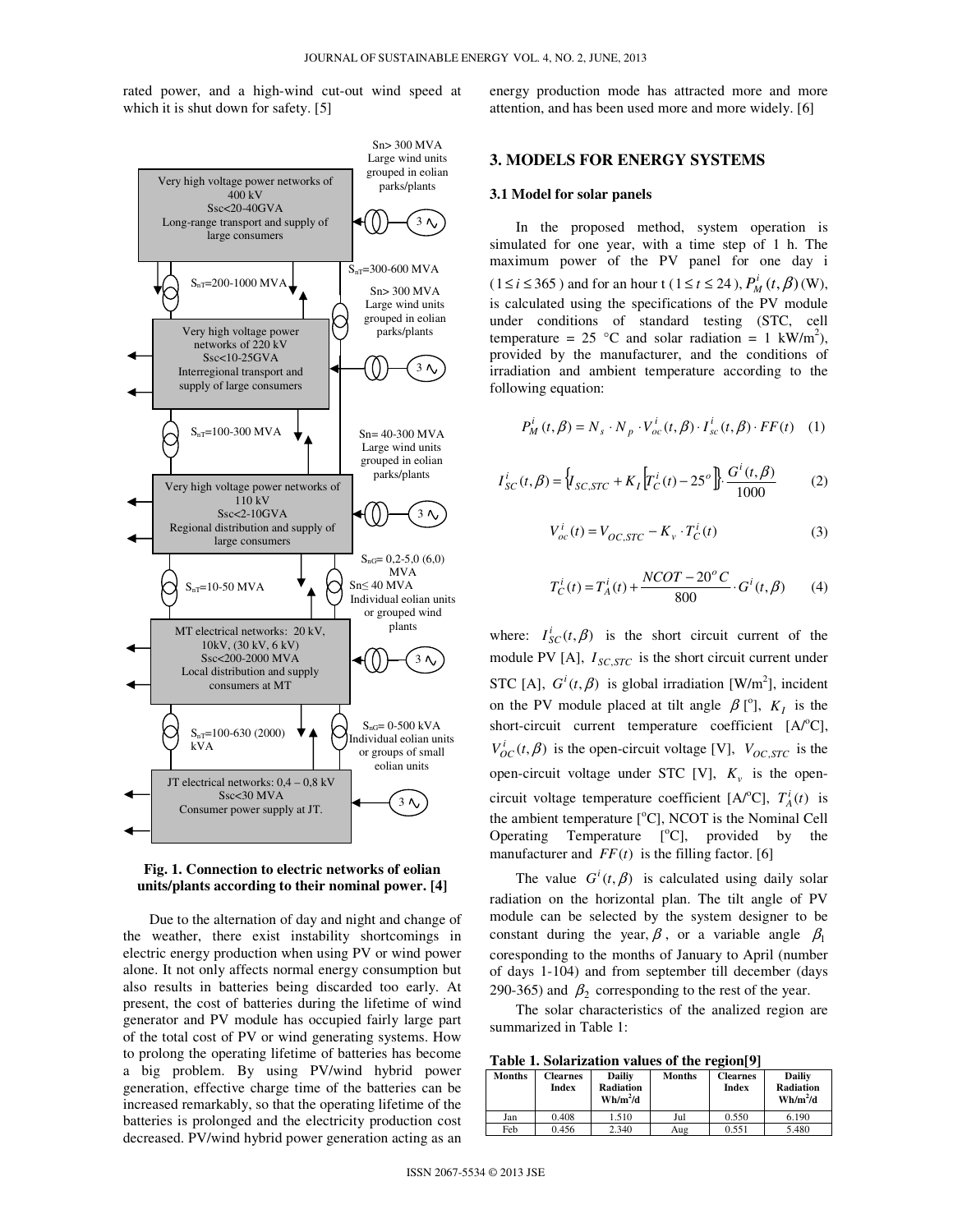| <b>Months</b> | <b>Clearnes</b><br>Index | <b>Dailiy</b><br>Radiation<br>$Wh/m^2/d$ | Months | <b>Clearnes</b><br>Index | Dailiy<br><b>Radiation</b><br>$Wh/m^2/d$ |
|---------------|--------------------------|------------------------------------------|--------|--------------------------|------------------------------------------|
| Mar           | 0.449                    | 3.240                                    | Sept   | 0.512                    | 4.060                                    |
| Apr           | 0.463                    | 4.340                                    | Oct    | 0.453                    | 2.600                                    |
| May           | 0.505                    | 5.530                                    | Nov    | 0.406                    | 1.630                                    |
| Jun           | 0.523                    | 6.060                                    | Dec    | 0.384                    | 1.260                                    |

#### **3.2 The model for the wind turbine**

There are three main factors which determine the power output of a whole wind energy conversion system, i.e., the power output curve of a chosen wind turbine, the wind speed distribution of a selected site where the wind turbine is installed, and the hub height of the wind tower.

The most simplified model to simulate the power output of a wind turbine can be described by:

$$
P_{WT} = \begin{cases} P_r \frac{\left(v^2 - v_{cin}^2\right)}{v_{rat}^2 - v_{cin}^2}, & v_{cin} < v < v_{rat} \\ P_r, & v_{rat \le v < v_{cou}} \\ 0, & v \le v_{cin} \text{ and } v \ge v_{cou} \end{cases}
$$
 (5)

Where:  $P_r$  is the rated electrical power;  $V_{cin}$  is the cut-in wind speed;  $V_{rat}$  is the rated wind speed; and  $V_{cou}$  is the cut-off wind speed. For small-scale wind turbines, the cutin wind speed is relatively smaller, and wind turbines can operate easily even when wind speed is not very high.

In order to calculate the wind speed, V at the desired WG installation height H, which is usually different from the height corresponding to the wind speed input data, the exponential law is used:

$$
v = v_{ref} \cdot \left(\frac{H}{H_{ref}}\right)^{\alpha} \tag{6}
$$

Where:  $v_{ref}$  is the reference (input) wind speed (m/s) measured at height  $H_{ref}$  (m) and  $\alpha$  is the power law exponent, ranging from 1/7 to 1/4. In this article the considered value of  $\alpha$  is 1/7. [7]

Table 2 shows the monthly average wind speed for the considered region, the wind speed being measured at 10 m.

**Table 2. Wind speed data available in the study area[9]** 

| <b>Months</b>         | Temperature<br>[°C] | <b>Mean Monthly Wind</b><br>Speed<br>[m/s] |
|-----------------------|---------------------|--------------------------------------------|
| January               | 1.9                 | 3.500                                      |
| February              | 2.0                 | 4.000                                      |
| March                 | 5.1                 | 4.100                                      |
| Aprilie               | 9.9                 | 3.500                                      |
| May                   | 15.1                | 3.300                                      |
| June                  | 19.7                | 3.100                                      |
| July                  | 22.0                | 3.300                                      |
| August                | 22.0                | 3.400                                      |
| September             | 18.5                | 3.900                                      |
| October               | 13.2                | 4.200                                      |
| November              | 7.0                 | 3.800                                      |
| Decembrie             | 3.1                 | 4.000                                      |
| <b>Annual Average</b> | 11.7                | 3.67                                       |

The system components data are given in Table 3 and Table 4.

| Table 3. Wind turbine characteristics |  |  |  |  |
|---------------------------------------|--|--|--|--|
|---------------------------------------|--|--|--|--|

| <b>Tzpe Wind Turbine</b> | <b>Entegrity eW 15</b> |
|--------------------------|------------------------|
| H(m)                     | 25                     |
| $P_r$ (kW)               | 100                    |
| $V_{\text{cin}}(m/s)$    |                        |
| $V_{\text{rot}}$ (m/s)   |                        |
| $V_{\text{cou}}$ (m/s)   | つう                     |
| Diameter (m)             |                        |

#### **Table 4. PV module characteristics [8]**

| <b>Type PV module</b>          | <b>KYOCERA</b>         |
|--------------------------------|------------------------|
|                                | KD240GX-LFB            |
| Maximum Power (Pmax)           | $240 (+5\% / -3\%)$    |
| Maximum Power Voltage (Vmpp)   | 29.8V                  |
| Maximum Power Current (Impp)   | 8.06A                  |
| Open Circuit Voltage (Voc)     | 36.9V                  |
| Short Circuit Current (Isc)    | 8.59A                  |
| Max System Voltage             | 600V                   |
| Temperature Coefficient of Voc | $-1.23\times10-1$ V/°C |
| Temperature Coefficient of Isc | $3.18\times10-3$ A/°C  |

## **3.3 The Load Model.**

The hourly load demand,  $P_{load}(t)$ , determines the requirements of power supply from the hybrid system. The loads can be DC or AC. It is assumed a load profile varying over the observation interval time.

Figure 2 shows the variation of load for one day of the each month. **Load demand**



**month** 

#### **4. THE PROPOSED LP MODEL**

The proposed methodology is based on the solution of an optimal resource allocation problem by means of a Linear Programming (LP) approach. The classical LP problem consists of the determination of the decision variable vector *x* minimizing a linear objective function  $F(x)[10]$ :

$$
\min_{x} F(x) = \sum_{i=1}^{n} f_i \cdot x_i
$$
 (7)

subject to linear equality constraints:

$$
A_{eq,i} \cdot x = B_{eq} \tag{8}
$$